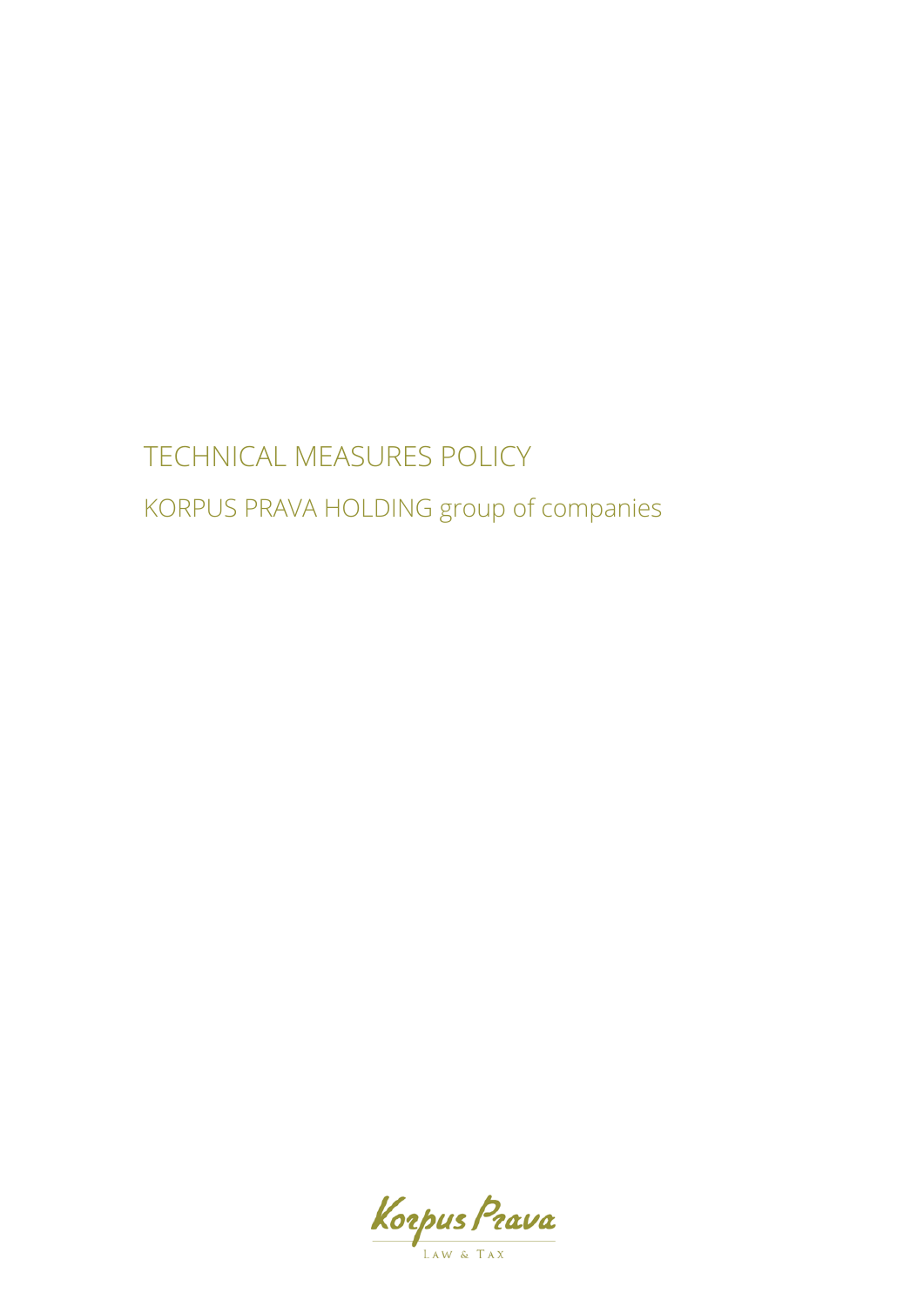| Original Issue Date:              | 28 May 2018                     |
|-----------------------------------|---------------------------------|
| Approver(s):                      | <b>Board of Directors</b>       |
| $Owner(s)$ :                      | <b>Artem Paleev</b>             |
| <b>Contact Person:</b>            | Ilya Parshikov                  |
| Classification:                   | <b>TECHNICL MEASURES POLICY</b> |
| <b>Operational Applicability:</b> | Clients, Employees              |
| Geographic applicability:         | Cyprus                          |
| <b>Last Revision Date:</b>        | 28 April 2021                   |
| Version:                          | 2.0                             |
|                                   |                                 |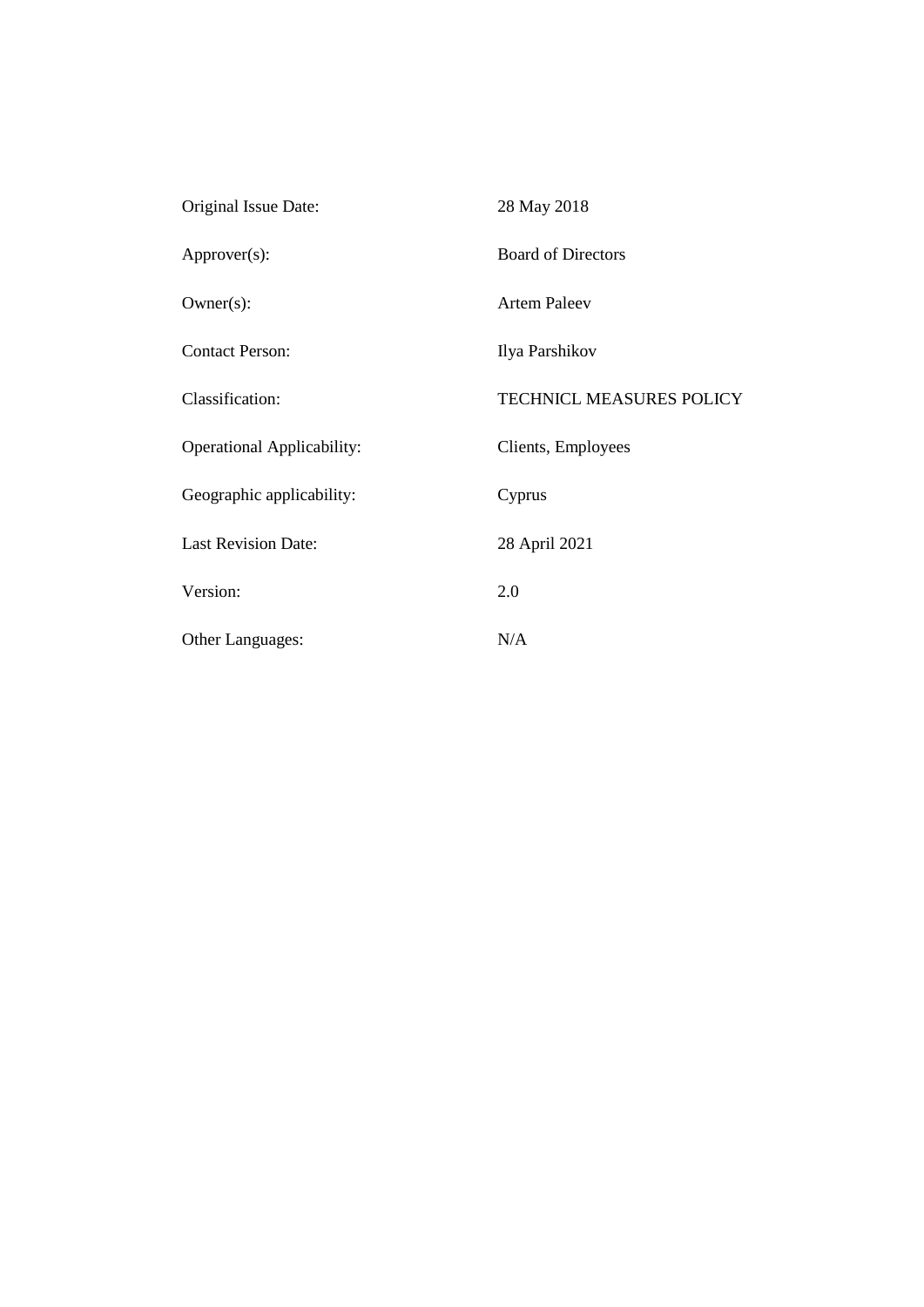## **INTRODUCTION**

This Technical Measures Policy is an integral part of the Privacy Policy of KORPUS PRAVA HOLDING group of companies.

KORPUS PRAVA CORPORATE SERVICES LTD (KPCS LTD) is a registered Administrative Service Provider ("ASP") within the meaning of the Law Regulating Companies Providing Administrative Services and other Related Matters of 2012 (the "Law") and regulated by the Cyprus Securities and Exchange Commission ("CYSEC") with licence number 14/196. KPCS LTD by the nature of its activities is acting as the Controller and the Processor regarding to its clients and engages third parties as Processors from time to time. KPCS LTD also acts as the Processor for the third parties (banks, corporate administrators, etc.) from time to time. KPCS LTD acknowledges client's right to privacy as effected in the General Data Protection Regulation ((EU) 2016/679) ("GDPR") and the Law providing for the Protection of Natural Persons with regard to the Processing of Personal Data and for the Free Movement of such Data of 2018 (Law 125(I)/2018) which was issued for the purpose of effectively implementing certain provisions of the GDPR.

Other companies-members of KORPUS PRAVA HOLDING group may act as Controllers or Processors for KPCS LTD or each other from time to time in accordance with relevant agreements entered into by the companies of the group.

KPCS LTD also has the right to outsource data protection functions to the third parties in accordance with relevant agreements.

This Technical Measures Policy sets out all technical measures which KPCS LTD (the Company) performs to secure and protect personal data in accordance with GDPR and data protection legislation. Other companies of KORPUS PRAVA HOLDING GROUP and third parties to which the data protection functions are outsource have to use this policy to organize and implement similar procedures in their premises and use electronic data base LOTUS or any other database in appropriate way.

NOTE: Company's website and its content are subject to pertinent copyright and intellectual property laws.

All personal data of clients and employees are contained in two types: hard copies and electronic copies. Hard copies are stored at the premises of Korpus Prava and electronic versions are stored in the electronic base LOTUS, which is installed on the computers of employees.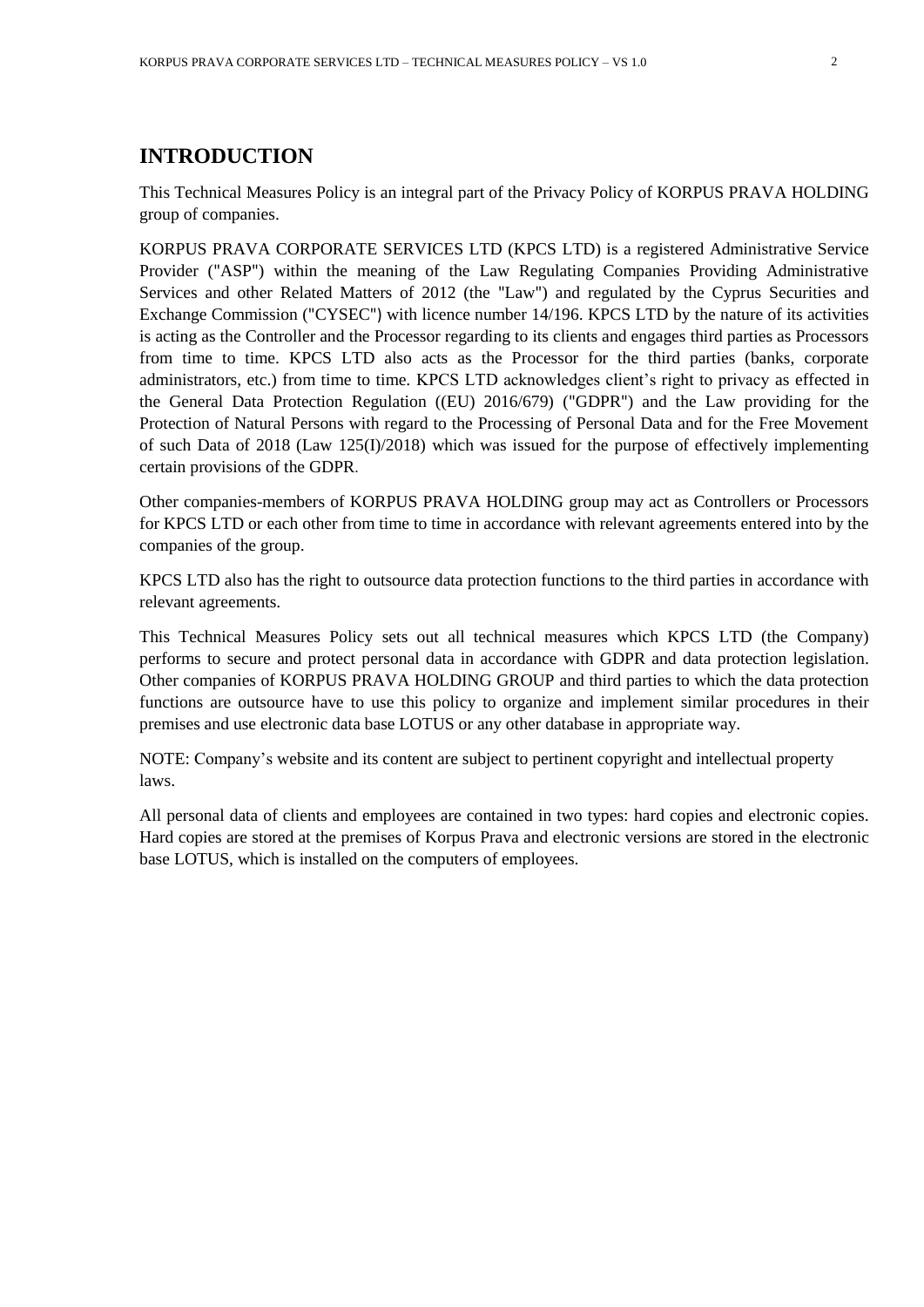## **ACCESS TO PREMISES**

KPCS LTD is registered and situated at Griva Digeni 84, office 102, 1<sup>st</sup> floor, 3101, Limassol, Cyprus. Premises are protected by the door which is equipped with the lock firm CISA and electronic contactless card system RFID. Premises of the company are opened only on business days. A business day always starts at 9 AM and ends at 6 PM. Employees have access to the premises only during the business day via using electronic card system, directors and IT specialist have access to the premises 24 hours a day 7 days per week via lock and electronic card system. Access to the premises out of business hours may only be granted to employees with the director's approval. Out of business hours premises are protected via Alarm System Delta 40B GSM which is always on in silent alarm mode. Video camera moulages are installed in the premises of the company, no personal data or other information about employees, clients or other visitors of the company is collected.

#### **HARD COPIES**

All personal data which are contained in hard copies must be stored by employees in such a way that data will not be visible to third parties. Hard copies are stored in special office cupboards. Archive files are stored in the Archive room. Access to the Archive room is granted only to employees. Employees have access to clients' personal data only in accordance with their job duties. Access to employees' personal data is granted only to Data Protection Officer, Director, Compliance Officer, Accountant and Office Manager. All employees give their prior consent to processing of their personal data in written form; employees' consents are kept in the respective employee's personal file.

## **ELECTRONIC COPIES**

#### **1. COMPUTER SYSTEM AND DESKTOP**

Every employee has its individual personal computer.

Information computer system is built of the basis of HP Inc. servers and the following software: VwWare Inc., Microsoft Corporation, International Business Machines program, more specifically different versions of MS Windows, VMware ESXi and IBM Notes/Domino. Employees have access only to the data and information which are necessary for the performance of their job duties. Access control is based on passwords and personal certificates; AES-256 coding is used. Actual versions of antivirus program ESET Endpoint Antivirus for Windows is installed and used. Computers are connected using wired connections. Employees are allowed only to work with files containing personal data on the desktop. When the work with file containing personal data is finished the file must be saved in electronic database Lotus and deleted from the desktop and recycle bin.

#### **2. IBM NOTES (LOTUS)**

Every employee of the company has access to electronic data base IBM NOTES (LOTUS) which is used by all companies of KORPUS PRAVA HOLDING group of companies. Employees have access only to the data and information which are necessary for performing of their job duties.

IBM Notes is a client-server cross-platform application runtime environment that provides an interface to the IBM Notes and Domino software. IBM Notes can be used as an email client without an IBM Domino server, for example, as an IMAP client. IBM Notes and Domino provide email, calendars, discussions/forums, blogs, and an inbuilt personnel/user directory. In addition to these standard applications, an organization may use the IBM Domino Designer development environment and other tools to develop additional integrated applications such as request approval / workflow and document